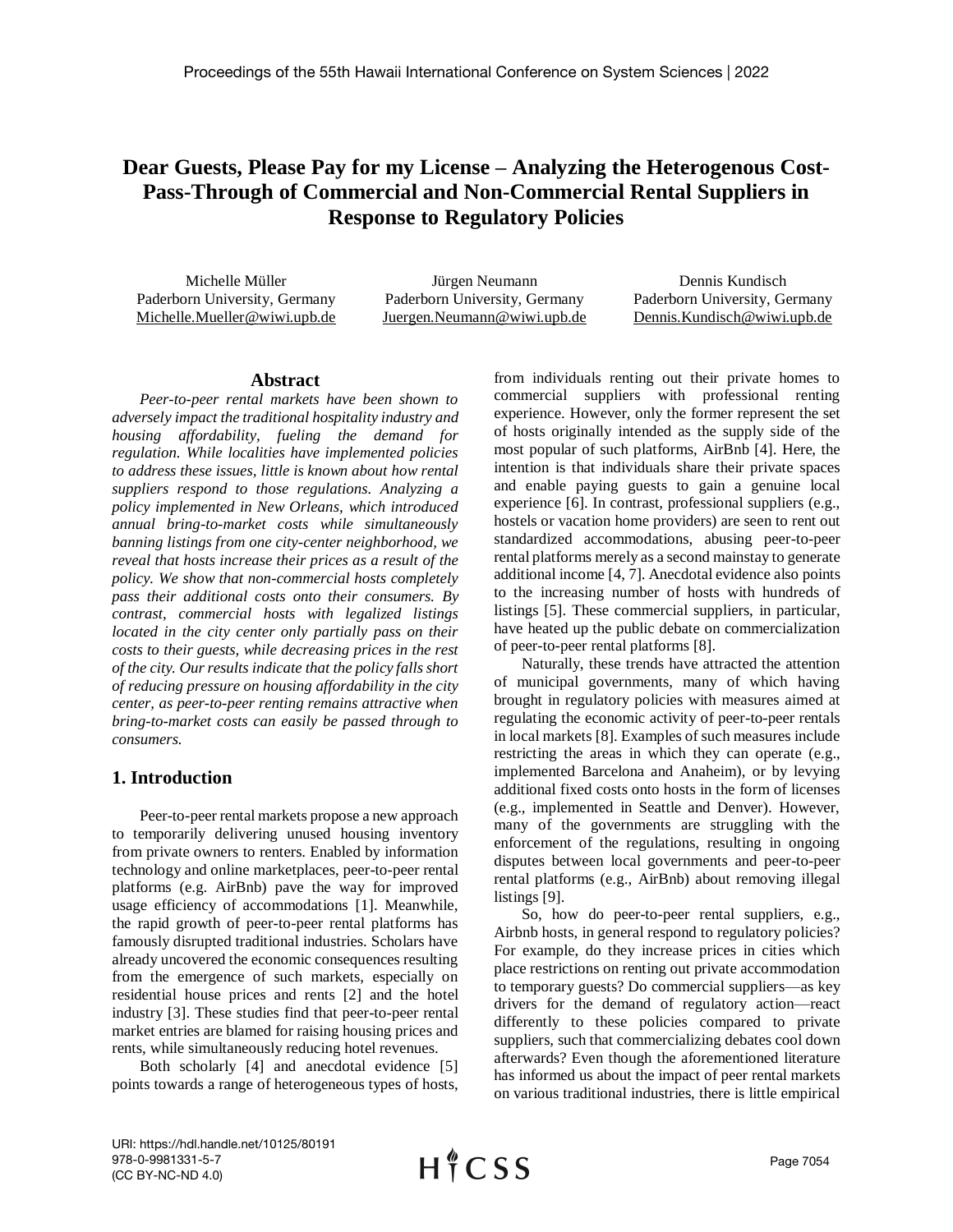research to date on how suppliers have responded to regulatory policies. This lack of knowledge presents a handicap to scholars, legislators, and consumers. For legislators, apart from the income generated from levies, their main aim is to mitigate the negative externalities, e.g., to avoid increases in housing prices and rents. Prior theoretical work [1] suggests that if bring-to-market costs (e.g., cleaning, managing the check-in, taxes) are borne by peer-rental suppliers, acquiring a property merely for the sake of peer-renting becomes relatively unappealing. This, in turn, can keep the increase in housing prices and rental rates at bay, which is a key aim for legislators. However, if bring-to-market costs can be passed through to guests partially or completely by increasing rental prices, peer-renting would still remain attractive. Hence, policymakers may fail to reduce the pressure on the housing market if bring-to-market costs can easily be passed through to the consumers.

To shed light on the potentially different pricing responses by peer rental suppliers, we examine a regulatory policy in New Orleans that was announced in December 2016 and implemented in April 2017 [10]. This policy banned peer-to-peer rental suppliers from the French Quarter neighborhood, a popular tourist destination located in the city center. However, all listings in the remaining neighborhoods were legalized by establishing bring-to-market costs in form of annual licenses. The New Orleans city council aimed to address commercialization issues by offering different types of licenses. Commercial hosts, for example, have to pay \$500 for their annual license for each listing, whereas a license for hosts being physically present during guest stays only costs \$200 per year. We argue that the policy fundamentally reduces peer-to-peer rental supply in the French Quarter while simultaneously shifting the demand to legalized neighborhoods. As the supply in the rest of the city may either increase due to the legalization or decrease due to the bring-to-market costs, it remains unclear how different types of hosts will set prices in response to this new market situation. Hence, the aim of our study is to analyze the impact of these policy regulations on the prices charged by different types of peer rental suppliers. Thus, we formulate the following research question: *How do commercial and noncommercial peer rental suppliers set prices in response to a policy shift which affects supply, demand and bringto-market costs?*

Applying a difference-in-differences (DID) estimation strategy, we find that hosts on average respond to the policy shift by increasing prices up to 3.4%. Moreover, we demonstrate that most of the noncommercial hosts completely pass their additional costs to their guests. By contrast, we find that commercial hosts that are located in the vicinity of the French Quarter (where such rentals are banned) partially pass

their additional bring-to-market costs to their guests, while even decreasing prices in the rest of the city.

This paper makes several contributions to the literature. To the best of our knowledge, we are the first to present empirical evidence that peer-to-peer rental suppliers do not always partially pass additional bringto-market costs onto their guests as suggested by theory [1]. While non-commercial suppliers completely pass the costs onto their guests, commercial suppliers set prices according to changes in demand and supply, which may even result in decreased prices for some regions. Although our findings contradict the predictions by theory, they match with previous literature pertaining to the heterogeneous price setting behavior of suppliers on peer-to-peer rental markets [7, 11]. These studies had revealed that commercial hosts behave mostly as predicted by economic principles, by adjusting their prices more frequently than noncommercial hosts in response to fluctuations in demand and supply. Our research also informs policy makers about the economic consequences of a policy which simultaneously introduces bring-to-market costs while banning supply from one specific neighborhood. Even though the policy makers in our study aimed to reduce peer-to-peer rental activity in the city center, neighborhoods located in the vicinity of the French Quarter, where such activity was banned, still remain an attractive location for peer-to-peer rental, especially for commercial suppliers. Thus, our results indicate that regulatory policies will only shift the problems associated with peer-to-peer rentals from one area to another.

# **2. Related Literature**

We contribute to the literature stream on policy regulations for peer-to-peer short term rentals, where only a few empirically investigate the effect of actually implemented policy regulations. Alyakoob and Rahman (2021) investigate a policy shift in New Orleans that regulated short term rentals by introducing licensing costs [12]. Simultaneously, the city imposed a location restriction by banning short term rentals from the French Quarter, a tourist hotspot. They find that supply (i.e., the number of listings on Airbnb) in this area decreased after the policy shift had been implemented, while demand for short term rentals increased in adjacent districts. Considering policy shifts in multiple US cities, Chen et al. (2021) analyze changes in supply on Airbnb. A regulation implemented by some cities that require hosts to be present in the city when renting out their property has not been found to significantly affect supply [13]. By contrast, license costs levied on suppliers negatively affect supply in the short term but increases it in the long term [13]. Furthermore,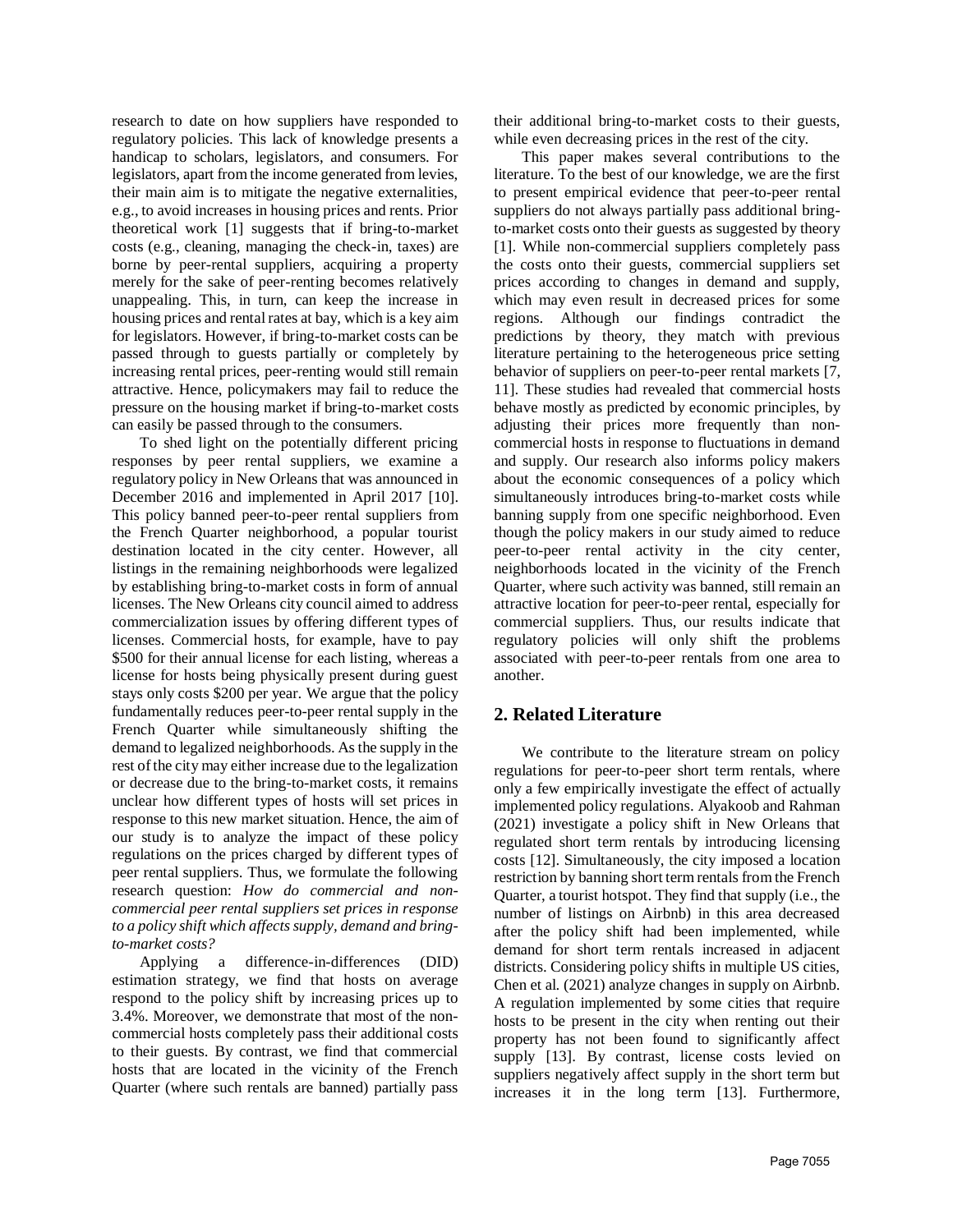regulating the peer-to-peer rental market by requiring hosts to adhere to standards for health and safety (e.g., installing fire alarms) effectively reduces the number of listings in non-affluent neighborhoods [13]. Moreover, limiting hosts to rent out only one property is associated with both reduced rents in the long-term rental market and lowered home values in the for-sale housing market [14]. Policy shifts in general are associated with an overall decrease in the demand for short-term rentals in a city [15]. While these studies mainly focus on supply and demand, there is also evidence that rental suppliers increase their prices in response to a policy raising taxes being introduced. Airbnb hosts in particular react to a tax increase for short-term rentals by raising their prices and passing on (most of) their additional costs to consumers [16]. As outlined above, policy interventions often entail changes to demand and supply which in turn can affect price setting behavior. However, pricing responses by different types of hosts towards these kinds of policies have not yet been investigated. Therefore, this study is, to the best of our knowledge, the first to investigate how commercial and non-commercial suppliers, respectively, differ in their price reactions towards a policy shift.

## **3. Theoretical Background**

Our empirical analysis builds on theoretical work that sheds light on the economic effects when bring-tomarket costs are introduced to a sharing market [1]. This theoretical model suggests that such an introduction is associated with a decrease in supply. As renting out a good suddenly entails additional costs for suppliers, it becomes less attractive to stay in the market. Thus, a trend towards own-use will be likely to occur in such a sharing market, resulting in a subsequently lowered supply side. A reduction in supply would imply an increased rental price in market equilibrium and therefore, the bring-to-market costs can be partially passed-through to the consumer. However, the degree of this pass-through depends on the elasticity of the demand- and supply side [1]. For example, if demand elasticity in a sharing market is sufficiently high compared to the supply elasticity, then the supply side could not pass through the additional bring-to-market costs, as demand would be drastically reduced in case of a price increase. By contrast, if supply elasticity is sufficiently high compared to the demand-side elasticity, then costs could be completely passed through to the consumers due to a surplus of demand. However, as neither the demand side nor the supply side will react completely inelastically in a real-world market setting, costs can always be passed through, up to a certain point [1]. Hence, if bring-to-market costs are exogenously introduced to a peer-to-peer rental market, theory hypothesizes that suppliers can partially pass those additional costs onto their consumers:

*Hypothesis 1 (Partial Cost Pass-Through Hypothesis): When additional bring-to-market costs are introduced to a peer-to-peer rental market, suppliers partially pass these costs to their guests by increasing rental prices.* 

We extend these theoretical insights with empirical evidence pertaining to heterogeneity among the supply side in sharing markets [7, 11]. As research has already pointed out, commercial hosts with renting experience base their pricing behavior on seasonal demand patterns as well as on fluctuations in supply [7, 11]. Thus, commercial hosts tend to solve their profit maximization problem by setting prices according to changes in demand and supply, respectively. However, there is empirical evidence that non-commercial hosts with only little renting experience will exhibit price inefficiencies as they fail to charge higher prices in demand-peaking seasons [11]. So, when bring-to-market costs are introduced in a peer-to-peer rental market, empirical research suggests that different host types will also differ in their price setting as a response. In that sense, non-commercial suppliers will not act strategically by taking demand and supply changes into account. For example, they might oversee that there is a decrease in supply in the banned regions, a potential increase in supply in other regions due to the legalization, and a shift of demand from the banned neighborhood towards other regions. Instead, they may consider only their individual increase in bring-to-market costs. Hence, a complete cost-pass through of the additional costs by increasing rental prices is likely to occur for noncommercial hosts. By contrast, we hypothesize that commercial suppliers will act more strategically by considering both demand- and supply changes as well as the additional bring-to-market costs when setting prices. Given the substantial differences in price setting behavior stemming from different host types on peer rental markets, we suggest that the supply side reacts heterogeneously to the introduction of bring-to-market costs: *Hypothesis 2 (Differences for Host Types Hypothesis): When demand and supply are kept constant, non-commercial peer-to-peer rental suppliers pass on the additional bring-to-market costs to a larger extent to their guests, compared to commercial rental suppliers.*

# **4. Research Environment**

We analyze a policy shift in New Orleans, Louisiana, where regulators exogenously introduced additional bring-to-market costs to the short-term rental market in form of annual licenses for suppliers. In December 2016, following intensive discussions between AirBnb and New Orleans city council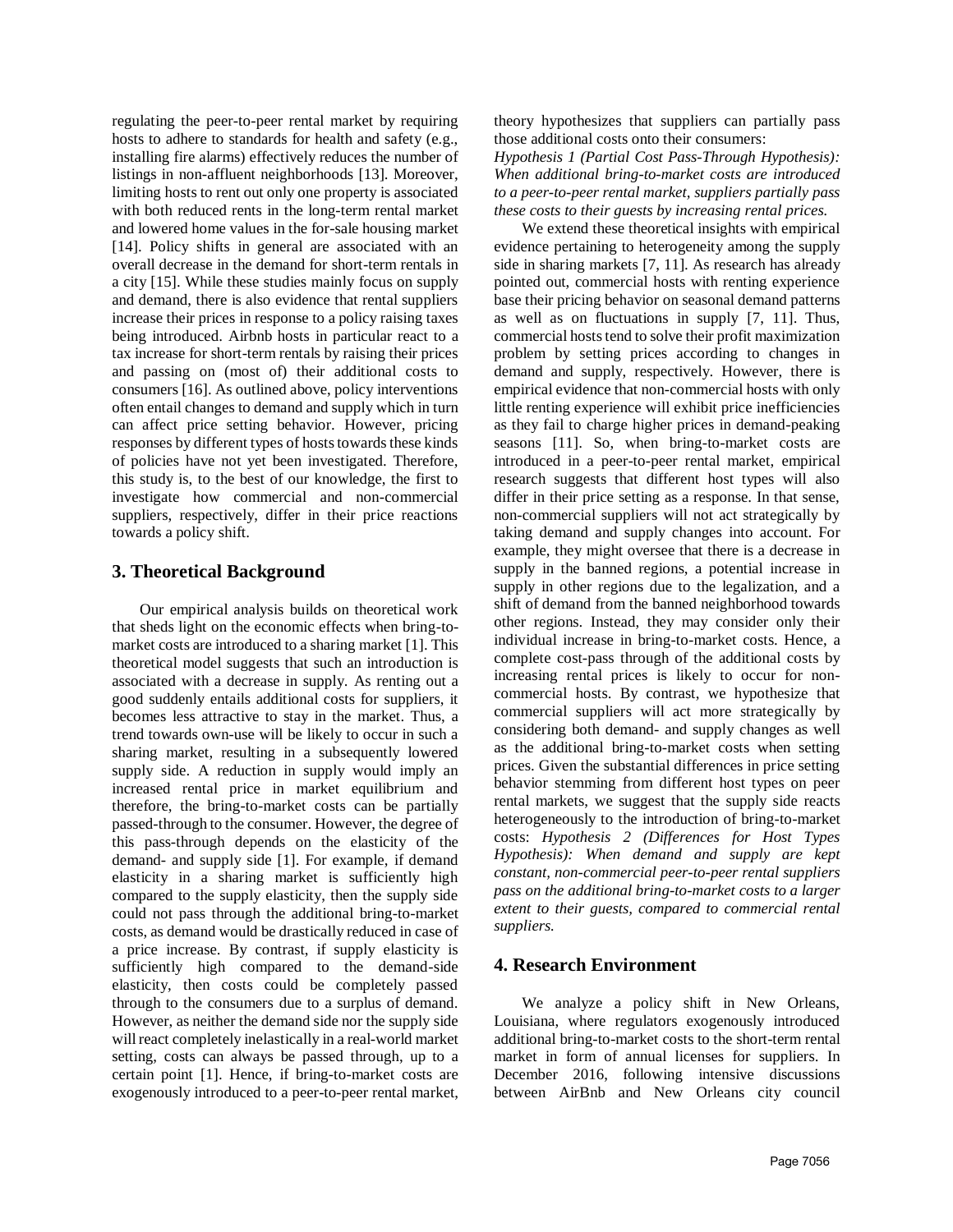members, the city's government voted to legalize and regulate short-term rentals. Previously, although these were indeed deemed illegal, AirBnb was nonetheless active in the city [12]. With effect from April 2017, the regulatory policy proposed by the city council essentially consisted of three parts [10]. First, it banned Airbnb activity from the French Quarter, a neighborhood that is particularly popular among tourists. Second, it legalized Airbnb activity in the rest of the city, requiring hosts to be licensed. Third, every Airbnb host needs to obtain an annual short-term rental (STR) license that comes in three different versions, with different restrictions for the host: accessory STR (\$200), temporary STR (\$50-\$150), and commercial STR (\$500). An accessory STR requires the owner occupant to be present during all of the occupancy and a temporary STR only allows a maximum of 90 rental nights per license per year. On the contrary, a commercial STR has no limitations on the number of rental nights per year and the owner does not need to be present during the rental period [10]. Given a time lag of four months between the announcement of the regulatory measure (December 2016) and the actual implementation (April 2017), we analyze this policy change over a one-year period, from August 2016 to August 2017. Thus, we have the opportunity to examine price setting behavior in the time before the announcement, during the four months between the announcement and the policy's coming-into-effect, and in the first five months following its implementation. Figure 1 shows the timeline of events.



# **5. Empirical Analysis**

#### **5.1. Data**

 $\overline{a}$ 

We collect monthly panel data from insideairbnb.com for all Airbnb listings available in New Orleans (our treatment city) and Portland, New York, and San Francisco (our control cities<sup>1</sup>) between August 2016 and August 2017 [17]. This dataset is used in various empirical studies on AirBnb [12, 15] and contains accommodation-level, host-level, review-level and booking rule-level information for each listing. The

accommodation attributes include the listing price, the number of baths, bedrooms, guests, and amenities offered (e.g., wifi, smoke detectors), the distance to the city center, and dummies for the room type. Information on booking rules contain indicators for the possibility to instantly book the listing, the requirement to pay a cleaning fee and whether or not the listing requires a deposit. On a host level, we obtain data on how many months a host has been registered on Airbnb, whether they have acquired a superhost badge at a given month, whether their account has been verified with an official ID, and on their response behavior. We also have variables on the online ratings of a listing, for the overall rating as well as the six-dimensional ratings (e.g., cleanliness, communication, location).

We enriched our panel dataset with publicly available data from the New Orleans Government indicating which hosts purchased a license for their listing during our observation period [10]. The resulting dataset allows us to not only distinguish legal from illegal listings, but also to observe which listings are linked to a commercial STR license, a temporary STR license, and an accessory STR license. We define commercial hosts as those who obtained a commercial STR license, as this type of license restricts only a few activities on AirBnb and therefore opens up space for commercial renting. Hosts with a temporary- or accessory STR license represent our subsample of noncommercial hosts, as managing properties is highly restrictive in terms of renting duration and the physical presence for hosts.

To gain a better understanding about the underlying market situation that hosts face when a regulatory policy is implemented, we additionally compute variables to proxy the demand and supply for each listing in each month. To proxy the demand a particular listing enjoys, we use the number of new reviews a listing obtains in a month multiplied by the minimum number of nights guests have to stay when booking the listing [2, 3, 12]. As AirBnb only allows reviews of guests who have spent at least one night at a listing, this measure is a lower bound metric for the demand of a listing (DEMAND\_LOWER). As an upper bound for the demand of a listing, we examine the listing's calendar, counting the number of days a listing was unavailable over a period of a month, either because the listing was fully booked or because the host was not offering any listing on a given day  $(DEMAND_UPPER)$ . To proxy the supply of listings available on Airbnb, we count the number of other Airbnb listings within a 1-mile radius around the focal listing in each month. This measure is captured in the variable SUPPLY\_LOCAL and enables

 $<sup>1</sup>$  Note that these cities were also subject to regulations prior to our observation period. However, when the regulations in New Orleans were</sup> implemented, there was no major adaption of the already existing policies.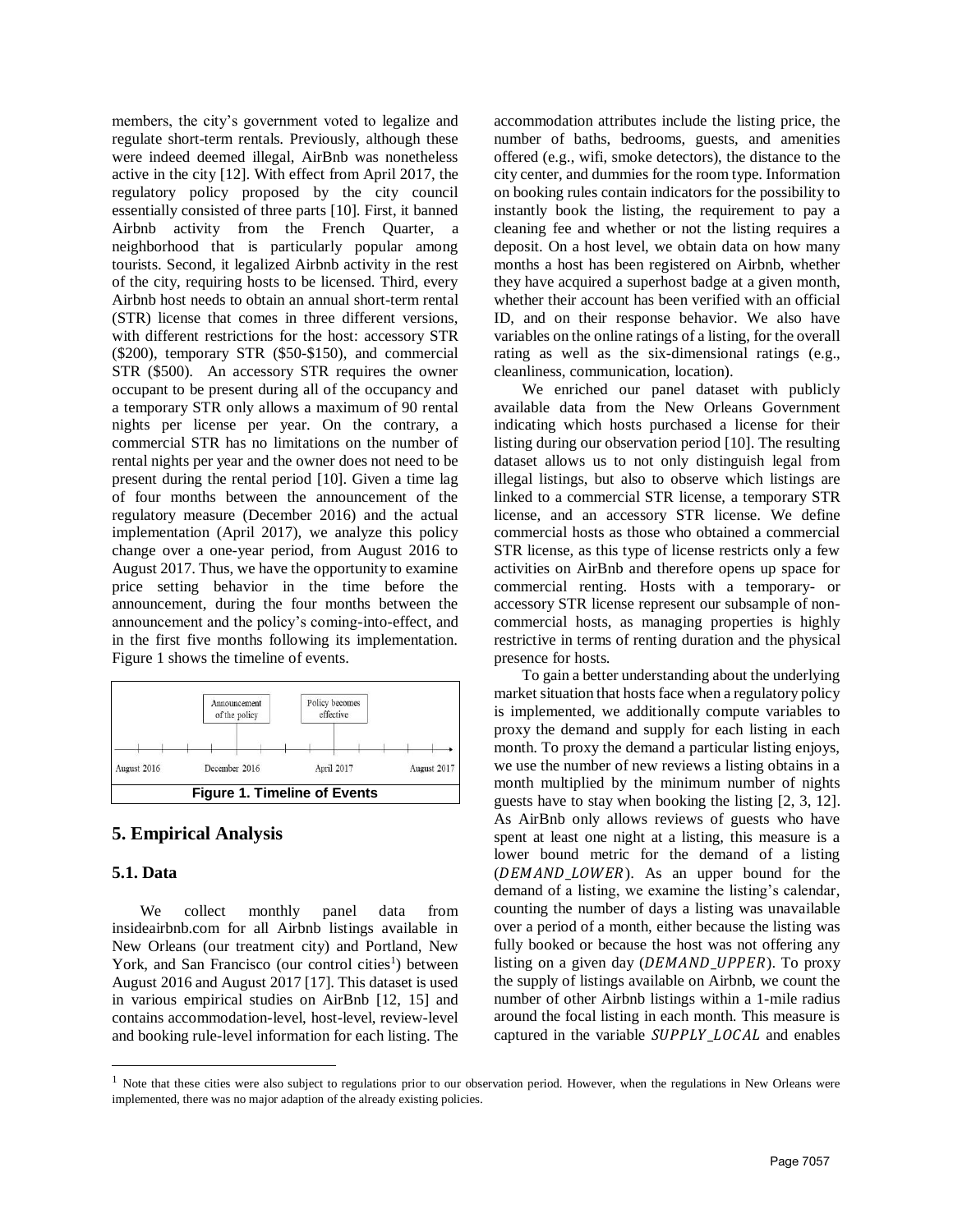us to control for the competitive landscape around a focal listing in a fine-grained manner. Moreover, we compute a variable indicating how many listings are located in the center of each city in our dataset by counting the number of listings within a maximum distance of 1 mile to the city center  $(SUPPLY\_CITYCENTER)$ . We also create a variable that additionally considers the number of illegal listings in the city center (i.e., listings located in the banned French Quarter) for listings located in New Orleans ( $SUPPLY$  CENTER  $FO$ ). Finally, we compute the total number of listings for each city and each month, representing a more general proxy for supply (SUPPLY\_MARKET).

To rule out that hosts enter Airbnb due to the policy shift, we only include listings in our dataset that were set up before the policy implementation in April 2017 (our main treatment). Moreover, we excluded the illegal listings located in the French Quarter from our sample. In total, our panel data set comprises 87,122 listings operated by 66,624 hosts. Of the 6,968 listings that are located in New Orleans, we found 2,072 listings (29.7%) that are also represented in the STR licenses dataset. Of those, 267 (3.8%) can be linked to a commercial STR license, 1,045 (15.0%) to a temporary STR license, and 760 (10.9%) to an accessory STR license.

| <b>Table 1. Summary Statistics</b> |        |           |  |  |  |  |  |
|------------------------------------|--------|-----------|--|--|--|--|--|
|                                    | Mean   | Std. Dev. |  |  |  |  |  |
| PRICE                              | 164.73 | 259.89    |  |  |  |  |  |
| <b>NUM GUESTS</b>                  | 3.03   | 2.01      |  |  |  |  |  |
| <b>SHARED ROOM</b>                 | 0.03   | 0.16      |  |  |  |  |  |
| PRIVATE_ROOM                       | 0.43   | 0.50      |  |  |  |  |  |
| WHOLE_ROOM                         | 0.54   | 0.50      |  |  |  |  |  |
| DEMAND LOWER                       | 5.87   | 10.01     |  |  |  |  |  |
| DEMAND_UPPER                       | 20.56  | 11.04     |  |  |  |  |  |
| SUPPLY LOCAL                       | 1837.7 | 1334      |  |  |  |  |  |
| <b>SUPPLY CITYCENTER</b>           | 1821.3 | 598.3     |  |  |  |  |  |
| SUPPLY_CENTER_FQ                   | 1849.2 | 554.78    |  |  |  |  |  |
| <b>SUPPLY MARKET</b>               | 30615  | 155867    |  |  |  |  |  |
| <b>IS SUPERHOST</b>                | 0.13   | 0.34      |  |  |  |  |  |

Table 1 reports an excerpt of the summary statistics of our panel dataset. The statistics represent monthly averages from our observation period spanning 13 months.

#### **5.2. Main Variables**

As the dependent variable, we use the listing price in \$US for one night (PRICE). Our two main independent variables are TREAT\_LICENSE and TREAT\_BAN. The regulatory policy we analyze in New Orleans essentially consists of two components, namely the French Quarter ban on the one hand and the

requirement to obtain a license in the rest of the city on the other. We assume that all of the listings in New Orleans should be affected by the licensing system, as each host is obliged to purchase a license after the policy had come into effect. Therefore, the first treatment variable  $TREAT$ *LICENSE* equals 1 if the listing is located in New Orleans and is thus required to be licensed, and 0 if it is located elsewhere. Conversely, we assume that the second component of this policy, the French Quarter ban, is particularly influential for listings located in the nearby neighborhood, as demand may shift from the banned region to adjacent legalized listings after the policy implementation [12]. That is why our second treatment variable  $(TREAT \text{ } BAN)$  is set to 1 if the listing is located near the French Quarter, with a maximum distance of one mile, and 0 otherwise. Figure 2 depicts the geographical distribution of our treatment groups.



The blue bubbles represent all listings for which the variable TREAT\_LICENSE equals 1 and TREAT\_BAN equals 0. The orange bubbles show all listings that have TREAT BAN as well as TREAT LICENSE set to 1. In that sense, all listings located near the French Quarter (the orange bubbles) are affected by both the French Quarter ban  $(TREAT_BAN)$  and the licensing system (TREAT\_LICENSE). The construction of our treatment groups allows us to differentiate between the two components of the regulatory policy and their corresponding relationship with host's pricing behavior. However, due to the fact that all listings that are affected by the French Quarter ban are also affected by the licensing system, we only observe the effect of TREAT BAN in relation to the effect of TREAT\_LICENSE.

#### **5.3. Empirical Model**

We estimate a DID model with multiple interactions between our treatment specifications and monthly time dummies, as depicted in equation 1.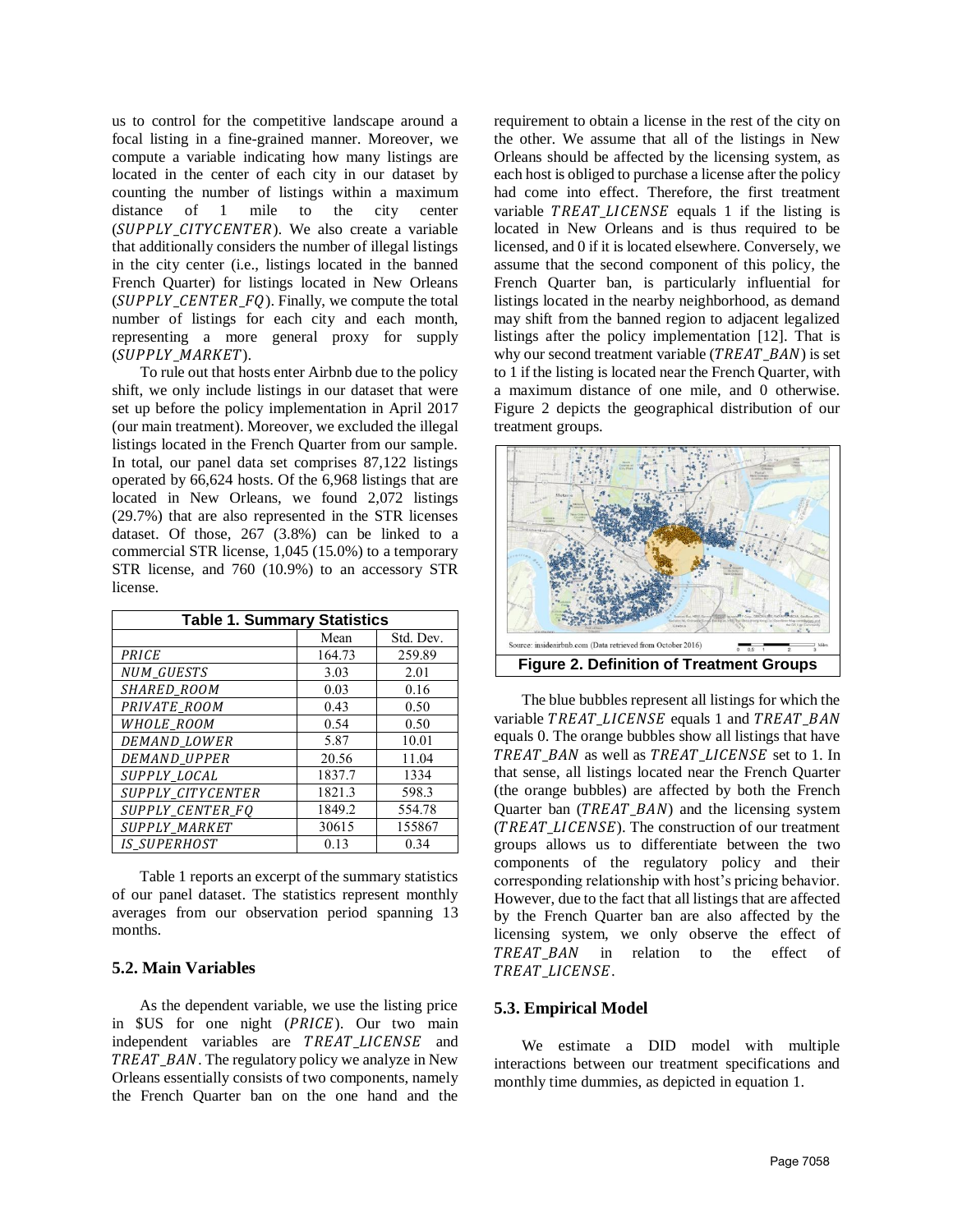$ln(PRICE_{it}) = \beta_0 + \sum_{j=1}^{T} \alpha_j \cdot MOMTH_{itj} *$  $TREAT\_LICENSE_i + \sum_{j=1}^{T} \delta_j \cdot MOMTH_{itj} * TREAT\_BAN_i +$ +  $\sum_{j=1}^{T} \theta_j$  · MONTH<sub>itj</sub> +  $\beta_3 \gamma_{it}$  +  $\delta_i$  +  $\varepsilon_{it}$ (1)

 $ln(PRICE_{it})$  represents the natural logarithm of the price for one night of listing  $i$  in month  $t$ . Then, we incorporate month dummy variables in our specification, where the dummy  $MONTH_{it}$  represents a single month  $i$  that is set to 1 if  $t$  equals  $i$ . The key variables of interest are the interactions  $MONTH_{it}$  $TREAT\_LICENSE_i$  and  $MONTH_{itj} * TREAT\_BAN_i$ which represent the DID estimators and capture the average treatment effect on the treated (ATT) listings. Here, we leave out December 2016 (the policy announcement month) and its respective interaction terms from our regression, such that they serve as a reference point for the interpretation of subsequent (and prior) prices [14]. We also add listing fixed effects  $\delta_i$  which capture both of our treatment variables and allow us to control for time-constant heterogeneity across listings. Finally,  $\gamma_{it}$  is a vector of control variables (host-level, accommodation-level, and booking-level information) and  $\varepsilon_{it}$  is a random error term.

In a second model, we add the demand proxies for each listing (DEMAND\_LOWER, DEMAND\_UPPER), as well as our supply variables (SUPPLY\_LOCAL, SUPPLY\_CITYCENTER, SUPPLY\_CENTER\_FQ,  $SUPPLY_MARKET$  from the preceding month  $(t - 1)$ for each listing  $i$  into our vector of control variables, which may elucidate the mechanisms behind hosts' price setting behavior. When we control for all these variables and thus keep them constant, we can conclude how many hosts change their prices irrespective of policy-driven changes in DEMAND and SUPPLY. Therefore, this controlling mechanism allows us to observe how much of the hypothesized partial cost passthrough can be explained by fluctuations in DEMAND and *SUPPLY* following the introduction of the policy.

#### **5.4. Results**

Table 2 presents our empirical results when estimating equation (1). First, the insignificant coefficients of the interaction terms in nearly all columns before December 2016 indicate insignificant trends before the policy was announced, which supports the common trends assumption [18]. In the following, we discuss the policy effect on all listings in New Orleans (column (1) and (2)), on listings of commercial suppliers (column  $(3)$  and  $(4)$ ), and on listings of noncommercial suppliers (column  $(5) - (8)$ ) separately.

**5.4.1. Policy Effect on all Listings in New Orleans.**  Column (1) displays the results for the model assessing the general policy effect on all listings (i.e., listings with and without a valid license) in New Orleans without controlling for DEMAND and SUPPLY. We find a significant price increase of 1.3% immediately after the announcement of the policy shift in January 2017, compared to the prices in December 2016. This price increase grows to 3.4% in April 2017 and diminishes gradually in magnitude to 0.1% by June 2017 but remains positive and statistically significant. The mostly insignificant coefficients for the interactions between  $TREAT$  BAN and the respective months in column  $(1)$ indicate that listings located in the vicinity of the French Quarter do not respond differently to the policy in terms of prices, compared to all the other remaining listings in New Orleans. In column (2), we assess the underlying mechanisms behind hosts' price setting behavior by simultaneously controlling for each listing's DEMAND and SUPPLY. We see that, except for the interactions of January 2017 and June 2017 with TREAT\_LICENSE, the coefficients still remain positive and significant and are on a similar level as in column (1). This means due to facing additional costs arising from STR licenses, keeping demand and supply constant, Airbnb hosts increase their prices over a period of at least 6 months and therefore pass on the additional bring-to-market costs to their guests. To break down the additional amount of dollars that each listing generates, we multiply the base month price (December 2016) by our estimate of the price increase in month  $t$  and by the average lower bound demand per listing in month  $t$ . During the time span from January 2017 to August 2017, this results in approximately \$128 of additional revenue per listing in New Orleans. Considering that hosts have to pay \$500 for an annual commercial license, \$200 per year for an accessory license, and between \$50 (with homestead exemption) and \$150 (without homestead exemption) for a temporary license, we generally find support for *Hypothesis 1 (Partial Cost Pass-Through Hypothesis)*. However, AirBnb hosts increase their prices even after controlling for monthly demand and supply which is not captured by the theory we aim to test.

**5.4.2. Policy Effect on Listings with a Commercial STR License.** In the following columns, we obtain a more nuanced picture of the policy's effect on listing prices by estimating the regression separately for listings assigned to a specific license type. Column (3) depicts the policy effect on listings with a commercial STR license (i.e., commercial hosts). Here, we even observe decreasing prices in New Orleans outside the French Quarter after the policy has been implemented.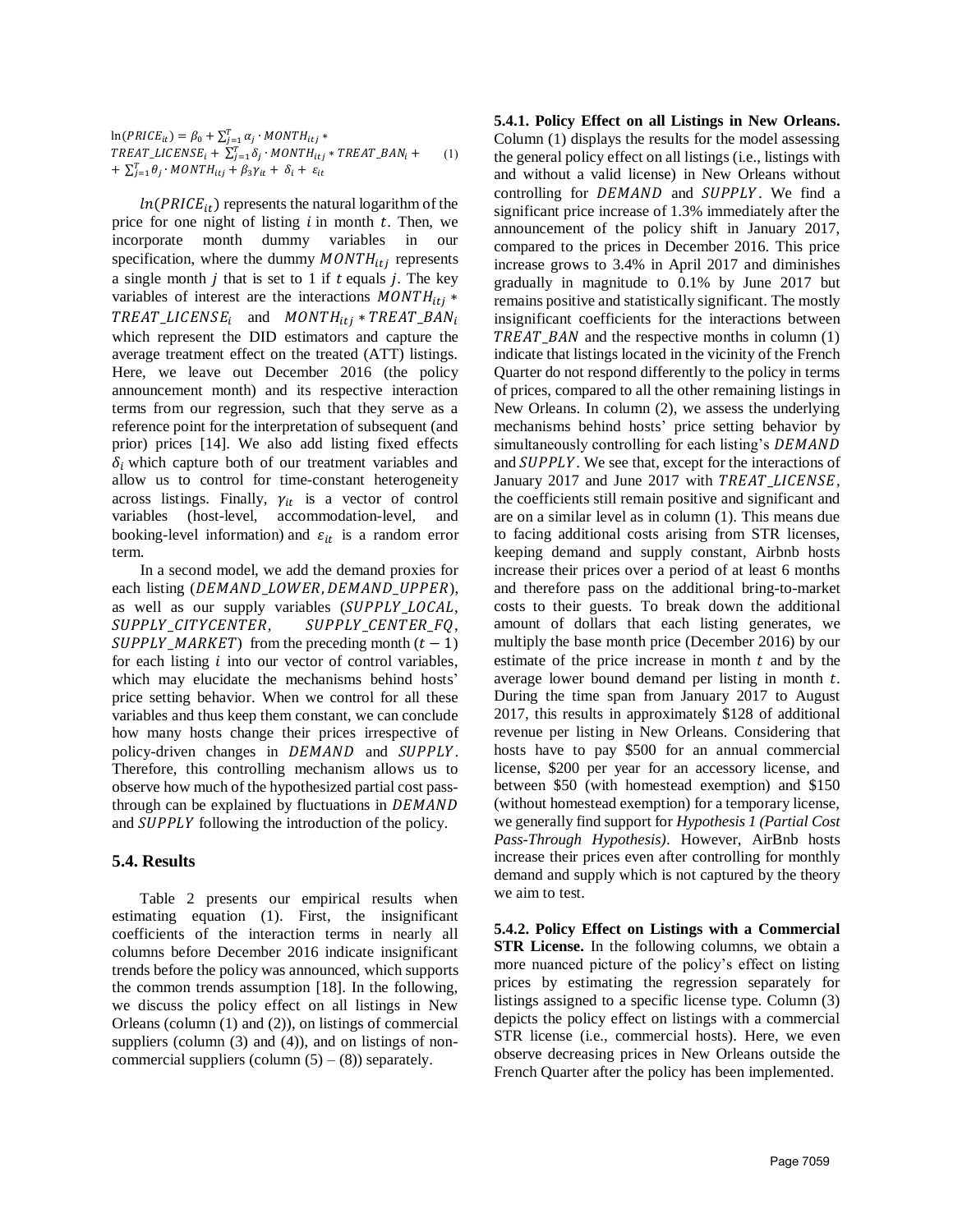| <b>Table 2: Regression Results</b>                                      |                         |                        |                       |                       |                       |                       |                       |                       |  |  |
|-------------------------------------------------------------------------|-------------------------|------------------------|-----------------------|-----------------------|-----------------------|-----------------------|-----------------------|-----------------------|--|--|
|                                                                         | <b>All Listings</b>     |                        | Commercial License    |                       | Temporary License     |                       | Accessory License     |                       |  |  |
| Variable                                                                |                         |                        | Listings              |                       | Listings              |                       | Listings              |                       |  |  |
|                                                                         | (1)                     | (2)                    | (3)                   | (4)                   | (5)                   | (6)                   | (7)                   | (8)                   |  |  |
|                                                                         | ln(PRICE)               | ln(PRICE)              | ln(PRICE)             | ln(PRICE)             | ln(PRICE)             | ln(PRICE)             | ln(PRICE)             | ln(PRICE)             |  |  |
| $DEMAND_{t-1}$                                                          |                         | ✓                      |                       | $\checkmark$          |                       | ✓<br>✓                |                       | ✓<br>$\checkmark$     |  |  |
| $SUPPLY_{t-1}$                                                          |                         | $\checkmark$           |                       | $\checkmark$          |                       |                       |                       |                       |  |  |
| $Sep'$ 16 $TREAT$ _LICENSE                                              | $-0.001$                | $-0.012*$              | $-0.002$              | $-0.002$              | $-0.005$              | $-0.000$              | 0.011                 | 0.000                 |  |  |
| $Oct'$ 16 $TREAT$ <i>LICENSE</i><br>Nov <sup>'</sup> 16 · TREAT_LICENSE | (0.004)<br>$-0.006$     | (0.007)<br>$-0.017***$ | (0.016)<br>$-0.003$   | (0.020)<br>$-0.003$   | (0.007)<br>$-0.012*$  | (0.019)<br>$-0.009$   | (0.008)<br>$-0.001$   | (0.012)<br>$-0.010$   |  |  |
|                                                                         | (0.003)                 | (0.006)                | (0.015)               | (0.019)               | (0.007)               | (0.017)               | (0.007)               | (0.010)               |  |  |
|                                                                         | $0.007**$               | $-0.001$               | $-0.004$              | $-0.001$              | $-0.002$              | $-0.008$              | 0.012                 | 0.001                 |  |  |
|                                                                         | (0.003)                 | (0.004)                | (0.014)               | (0.015)               | (0.006)               | (0.008)               | (0.008)               | (0.007)               |  |  |
| $Dec'$ 16 $TREAT$ _LICENSE                                              |                         |                        |                       | omitted               |                       |                       |                       |                       |  |  |
| (Policy Announcement)                                                   |                         |                        |                       |                       |                       |                       |                       |                       |  |  |
| $Jan'$ 17 $TREAT$ <i>_LICENSE</i>                                       | $0.013***$              | $0.006*$               | $-0.004$              | $-0.004$              | 0.004                 | $-0.001$              | $0.013**$             | 0.004                 |  |  |
|                                                                         | (0.003)                 | (0.003)                | (0.013)               | (0.013)               | (0.006)               | (0.006)               | (0.006)               | (0.006)               |  |  |
| $Feb'$ 17 $TREAT$ <i>LICENSE</i>                                        | $0.029***$              | $0.018***$             | $-0.004$              | 0.011                 | $0.027***$            | $0.015**$             | $0.035***$            | $0.021***$            |  |  |
|                                                                         | (0.013)<br>$0.034***$   | (0.004)<br>$0.037***$  | (0.013)<br>0.008      | (0.014)<br>0.016      | (0.006)<br>$0.041***$ | (0.007)<br>$0.038***$ | (0.006)<br>$0.039***$ | (0.006)<br>$0.040***$ |  |  |
| $Mar'$ 17 $\cdot$ TREAT_LICENSE                                         | (0.003)                 | (0.003)                | (0.012)               | (0.012)               | (0.006)               | (0.006)               | (0.006)               | (0.006)               |  |  |
| $Apr'$ 17 $\cdot$ TREAT_LICENSE                                         | $0.032***$              | $0.038***$             | 0.009                 | $0.022*$              | $0.037***$            | $0.047***$            | $0.040***$            | $0.045***$            |  |  |
| (Policy Implementation)                                                 | (0.003)                 | (0.003)                | (0.012)               | (0.012)               | (0.006)               | (0.007)               | (0.006)               | (0.006)               |  |  |
|                                                                         | $0.022***$              | $0.024**$              | $-0.029**$            | $-0.012$              | $0.033***$            | $0.074**$             | $0.026***$            | $0.030*$              |  |  |
| May '17 · TREAT_LICENSE                                                 | (0.003)                 | (0.012)                | (0.014)               | (0.031)               | (0.006)               | (0.037)               | (0.005)               | (0.017)               |  |  |
|                                                                         | $0.010***$              | 0.018                  | $-0.033*$             | $-0.009$              | $0.020***$            | $0.063*$              | $0.016***$            | 0.024                 |  |  |
| $\int$ un <sup><math>\prime</math></sup> 17 · TREAT_LICENSE             | (0.003)                 | (0.011)                | (0.017)               | (0.027)               | (0.006)               | (0.035)               | (0.006)               | (0.017)               |  |  |
| Jul <sup>'</sup> 17 · TREAT_LICENSE                                     | 0.005                   | 0.007                  | $-0.055***$           | $-0.023$              | $0.017**$             | 0.078                 | $0.010*$              | 0.014                 |  |  |
|                                                                         | (0.004)                 | (0.018)                | (0.017)               | (0.042)               | (0.007)               | (0.058)               | (0.006)               | (0.027)               |  |  |
| $Aug'$ 17 · TREAT_LICENSE                                               | $-0.000$                | $-0.035$               | $-0.038**$            | $-0.032$              | $0.014**$             | 0.098                 | 0.005                 | $-0.023$              |  |  |
|                                                                         | (0.004)                 | (0.036)                | (0.016)               | (0.079)               | (0.007)               | (0.111)               | (0.006)               | (0.053)               |  |  |
| $Sep'16 \cdot TREAT_BAN$                                                | $0.015**$               | 0.005                  | $-0.010$              | $-0.017$              | 0.016                 | 0.015                 | 0.024                 | 0.011                 |  |  |
|                                                                         | (0.007)<br>$0.015**$    | (0.007)<br>0.010       | (0.026)<br>0.018      | (0.026)<br>0.000      | (0.016)<br>0.023      | (0.018)<br>0.025      | (0.017)<br>0.020      | (0.017)<br>0.018      |  |  |
| $Oct'16 \cdot TREAT\_BAN$                                               | (0.007)                 | (0.007)                | (0.022)               | (0.023)               | (0.015)               | (0.017)               | (0.013)               | (0.014)               |  |  |
|                                                                         | 0.011                   | $-0.001$               | 0.010                 | $-0.008$              | 0.010                 | 0.015                 | $-0.001$              | 0.006                 |  |  |
| $Nov'16$ $TREAT$ $BAN$                                                  | (0.007)                 | (0.007)                | (0.020)               | (0.021)               | (0.015)               | (0.016)               | (0.014)               | (0.013)               |  |  |
| $Dec'16 \cdot TREAT\_BAN$                                               | omitted                 |                        |                       |                       |                       |                       |                       |                       |  |  |
| (Policy Announcement)                                                   |                         |                        |                       |                       |                       |                       |                       |                       |  |  |
| $Jan'17 \cdot TREAT\_BAN$                                               | $-0.008$                | $-0.009$               | 0.025                 | 0.003                 | $-0.019$              | $-0.014$              | 0.001                 | 0.003                 |  |  |
|                                                                         | (0.006)                 | (0.006)                | (0.019)               | (0.018)               | (0.016)               | (0.018)               | (0.012)               | (0.012)               |  |  |
| $Feb'17 \cdot TREAT_BAN$                                                | $-0.002$<br>(0.006)     | $-0.007$<br>(0.006)    | 0.003<br>(0.019)      | $-0.012$<br>(0.018)   | $-0.021$<br>(0.016)   | $-0.017$<br>(0.017)   | 0.004<br>(0.013)      | 0.001<br>(0.012)      |  |  |
|                                                                         | 0.001                   | $-0.009$               | 0.025                 | $-0.001$              | $-0.019$              | $-0.013$              | 0.009                 | 0.001                 |  |  |
| $Mar'17 \cdot TREAT\_BAN$                                               | (0.006)                 | (0.006)                | (0.019)               | (0.017)               | (0.015)               | (0.016)               | (0.013)               | (0.012)               |  |  |
| $Apr'$ 17 · TREAT_BAN<br>(Policy Implementation)                        | 0.010                   | 0.007                  | 0.027                 | 0.010                 | 0.020                 | 0.024                 | 0.001                 | 0.002                 |  |  |
|                                                                         | (0.006)                 | (0.006)                | (0.018)               | (0.018)               | (0.015)               | (0.015)               | (0.013)               | (0.013)               |  |  |
| $May'17 \cdot TREAT_BAN$                                                | 0.005                   | 0.002                  | $0.055***$            | $0.039**$             | 0.017                 | 0.021                 | 0.005                 | 0.007                 |  |  |
|                                                                         | (0.006)                 | (0.006)                | (0.019)               | (0.020)               | (0.015)               | (0.015)               | (0.012)               | (0.012)               |  |  |
| $Jun'17 \cdot TREAT\_BAN$<br>$Jul'17 \cdot TREAT\_BAN$                  | 0.008                   | 0.003                  | $0.047**$             | 0.027                 | 0.023                 | $0.027*$              | $-0.006$              | $-0.004$              |  |  |
|                                                                         | (0.006)                 | (0.006)                | (0.022)               | (0.021)               | (0.015)               | (0.015)               | (0.013)               | (0.013)               |  |  |
|                                                                         | 0.011                   | 0.007                  | $0.054**$             | 0.034                 | $0.030*$              | $0.033*$              | $-0.003$              | 0.000                 |  |  |
| $Aug'17 \cdot TREAT\_BAN$                                               | (0.008)                 | (0.008)                | (0.023)               | (0.022)               | (0.017)               | (0.017)               | (0.014)<br>$-0.007$   | (0.014)               |  |  |
|                                                                         | $-0.007$<br>(0.010)     | 0.003<br>(0.010)       | $0.160***$<br>(0.035) | $0.144***$<br>(0.035) | 0.018<br>(0.017)      | 0.021<br>(0.018)      | (0.015)               | $-0.005$<br>(0.014)   |  |  |
| <b>Listing Controls</b>                                                 | $\overline{\checkmark}$ | $\checkmark$           | ✓                     | $\checkmark$          | $\checkmark$          | $\checkmark$          | ✓                     | ✓                     |  |  |
| Monthly Fixed Effects                                                   | $\checkmark$            | ✓                      | ✓                     | ✓                     | $\checkmark$          | $\checkmark$          | ✓                     | ✓                     |  |  |
| <b>Listing Fixed Effects</b>                                            | ✓                       | ✓                      | ✓                     | ✓                     | ✓                     | ✓                     | ✓                     | ✓                     |  |  |
| N                                                                       | 702,118                 | 611,974                | 646,904               | 566,917               | 655,815               | 574,977               | 652,826               | 572,387               |  |  |
| $\mathbb{R}^2$                                                          | 0.980                   | 0.983                  | 0.981                 | 0.983                 | 0.981                 | 0.983                 | 0.981                 | 0.983                 |  |  |

*Note: Interaction terms of Aug'16 are dropped due to the demand- and supply lag computations. The large number of observations (N) arises due to the panel data structure used for the analyses. Robust standard errors are in parenthesis. \*\*\* p<0,01, \*\* p<0,05, \* p<0,1.*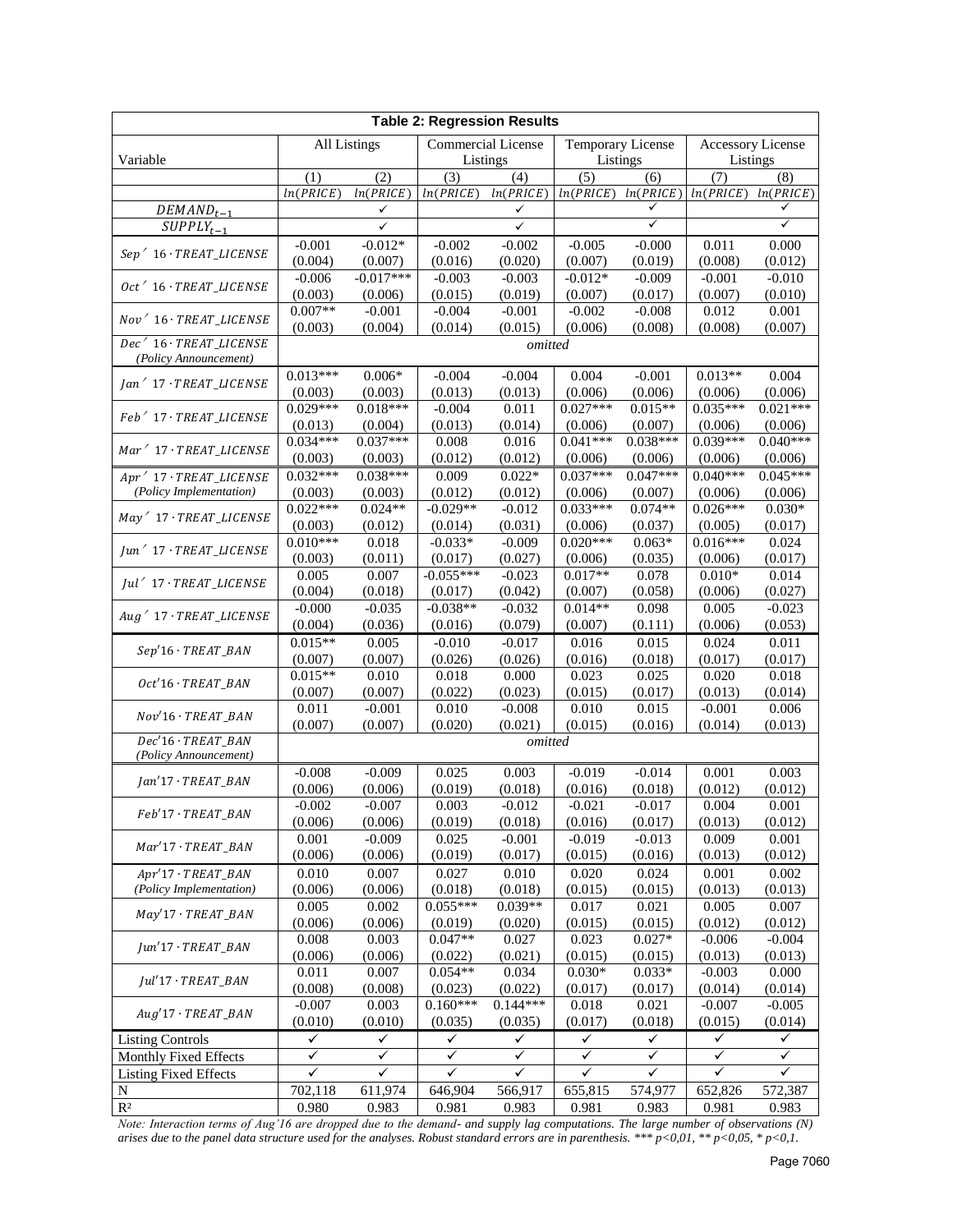Starting in May 2017, listing prices drop by 2.9%, whereby the coefficients remain negative and statistically significant until August 2017. However, listings of commercial hosts that are located with spatial proximity to the French Quarter experience an increase in prices. For example, in June 2017, commercial listings located in adjacent neighborhoods to the banned French Quarter raise their listing price by about 1.4% (-  $0.033 + 0.047 = 0.014$ , the sum of coefficients for the interaction terms of TREAT\_LICENSE and TREAT\_BAN). When controlling for DEMAND and  $SUPPLY$  (see column  $(4)$ ), the interaction terms between the months and TREAT\_LICENSE mostly become insignificant and smaller in magnitude. Thus, our results suggest that the decreasing prices we observe from commercial listings can be primarily attributed to policy-related changes in demand and supply. We also calculate the additional amount of dollars each commercially-licensed listing generates after the policy's announcement. During the time span from January 2017 to August 2017, the average revenue per listing due to policy-related price changes is approximately \$231 (for listings located in New Orleans' city center) and -\$56 (for other listings in New Orleans). We conclude that a partial cost pass-through is also observable for hosts with a commercial STR license located in the vicinity of the French Quarter but not for commercial hosts located in the rest of New Orleans. Moreover, we provide evidence that the pricing behavior of commercial hosts is mainly driven by policy-related changes in DEMAND and SUPPLY.

**5.4.3. Policy Effect on Listings with a Temporary or Accessory STR License.** As column (5) and column (7) depict, hosts managing properties with either a temporary or an accessory STR license (i.e., noncommercial hosts) change their prices in response to the policy. In particular, temporary licensed listings significantly increased their prices over a period of 7 months (February 2017 – August 2017), compared with 6 months (January 2017 – July 2017) for hosts with an accessory license. In both models, price rises peak in April 2017 with a 4.7% increase for temporary STR listings and 4.0% for accessory STR listings. Unlike commercially-licensed listings, properties with a temporary or accessory STR license located near the French Quarter do not ask for higher prices compared to listings located outside this area. When controlling for  $DEMAND$  and  $SUPPLY$  (see column (6) and column (8)), temporary and accessory licensed listings still exhibit an increase in prices for a period of at least 3 months (February 2017 to May 2017). This suggests that non-commercial hosts increase their prices irrespective from supply and demand. However, the price elevations observed in June 2017 for example, are mainly

applicable to changes in *DEMAND* and *SUPPLY*. The higher price levels for those listings result in additional revenues of approximately \$373 for a temporary licensed listing and \$145 for an accessory licensed listing from January 2017 to August 2017. Note that these values only represent a lower bound for the additional revenue, as it is computed by using DEMAND\_LOWER and the respective price increases after the policy has been announced. However, as a temporary STR license costs between \$50 (with homestead exemption) and \$150 (without homestead exemption), our results indicate that hosts managing a temporary licensed property pass on all of the additional license costs to their guests, even generating additional income as a result of the policy. By contrast, accessory licensed listings recoup at least 72.5% of the license costs within the following eight months after the policy announcement. As an accessory license allows listings to be rented out over the whole year, it seems plausible that these hosts also recoup the additional costs entirely within a licensing year.

Our results reveal that the underlying mechanisms for price changes differ per license type. While hosts with a temporary- or accessory-licensed property respond to the policy by increasing prices and completely pass their additional costs onto their guests, irrespective from changes in DEMAND and SUPPLY, for hosts with a commercial license outside the city center, the flux in DEMAND and SUPPLY plays a major role for their pricing responses, resulting in even lower prices after the policy has been introduced. Given the sizeable differences in price setting behavior that are found for hosts with different licenses, we also find support for *Hypothesis 2 (Differences for Host Types Hypothesis)*.

#### **5.5. Robustness Checks**

One potential concern could be that our results are confounded because the listings in New Orleans are systematically different from those in our control group. To alleviate this concern, we identify listings in the control group cities that are statistical twins of the New Orleans ones, using propensity score matching (PSM) [19]. We apply a kernel matching algorithm, use the aforementioned control variables as matching variables and matched the variables for the last month before the policy was implemented (March 2017). Assessing the relative bias before and after matching each covariate, we see that our PSM has substantially reduced the bias between the treatment and the control listings. We rerun all the regression models from our baseline results and find qualitatively unchanged results. Therefore, it is unlikely that systematic differences between treatment and control listings are biasing our estimation results.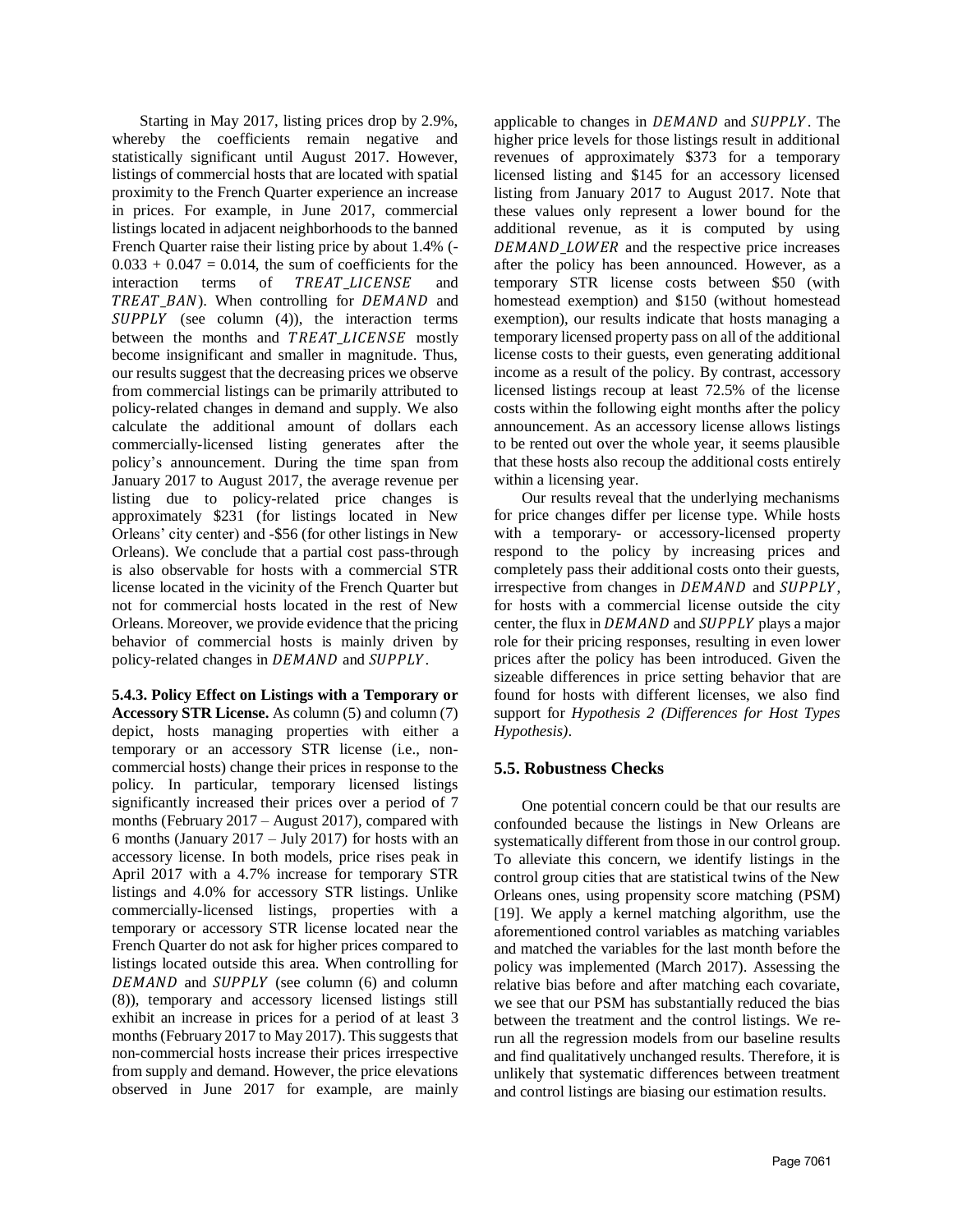As a significant proportion of hosts with listings located in New Orleans did not purchase a license during our observation period, one might also be concerned that our results for all listings in New Orleans might primarily be driven by illegally posted listings. Therefore, we re-run our baseline model, restricting our dataset to listings with a valid license. Here, the coefficients for the interactions of TREAT\_LICENSE remain qualitatively unchanged. However, the interaction of  $TREAT_BAN$  and the months after the policy implementation now become significant, which might be explained by price increases of commerciallylicensed listings in the center of the city.

Lastly, to rule out any distortions created by hosts who could have established an Airbnb listing before the policy implementation (our main treatment) because of the announcement of the policy, we re-run our analysis only with listings that were established even before the policy announcement in December 2016. Again, we find qualitatively unchanged results.

## **6. Discussion and Conclusion**

Peer-to-peer rental platforms have been met with increasingly rigorous regulatory intervention from municipal governments aiming to minimize the negative externalities of the peer-to-peer rental market to local communities, as documented in prior literature [2, 3]. Our paper is, to the best of our knowledge, the first to empirically evaluate such a regulatory policy for different host types, which entailed the ban of Airbnb in a certain neighborhood in the center of a city, its legalization in others, and the introduction of mandatory licenses. Our results demonstrate that hosts have increased their prices in response to the announcement and implementation of the policy. We calculate that hosts approximately earn \$128 of additional revenue in the first eight months after the policy came into effect. Yet, we discern big differences in the pricing behavior between heterogeneous host types, i.e., commercial and non-commercial hosts. Non-commercial hosts increase their prices mostly irrespective of demand and supply, resulting in either a complete pass-through of the additional licensing costs, or an increase exceeding that cost. By contrast, commercial hosts located outside the city center decrease their prices due to the increase of competition within the city. However, a partial cost pass-through of the additional bring-to-market costs is also observable for commercial hosts in the center of the city.

Theoretically, our results imply that when bring-tomarket costs are introduced to a sharing market, the suggested partial cost pass-through [1], which depends on the elasticity of the demand- and supply side, is only observable for commercial hosts located in an area with

a substantial decrease in supply. For other regions we even find decreasing pricing responses from commercial hosts. Furthermore, our results suggest that the theoretical model proposed by the literature is not directly applicable to non-commercial hosts. As those hosts rather act as inexperienced microentrepreneurs, they simply pass on all the additional bring-to-market costs to their consumers without considering changes on the demand- and supply side. Hence, our empirical results require an extension of theoretical models in sharing markets in two major ways. First, theory needs to account for heterogeneous types of suppliers with differentiated economic behavior, and second, geographical aspects need explicit and thorough consideration, as pricing behavior is fundamentally affected when supply shifts from one area to another. Practically, our results inform policy makers about the economic effects of a regulatory measure which simultaneously bans short-term rentals from one area and legalizes it in others, requiring suppliers to obtain an annual license. We provide evidence that a licensing system, which introduces additional bring-to-market costs for suppliers, causes the average host to increase their listing prices. However, as non-commercial hosts are seen to passthrough all the additional licensing costs to their guests, peer-to-peer renting continues to remain attractive for suppliers. Commercial hosts who operate listings with spatial proximity to the French Quarter also pass through the additional costs to their guests, albeit only partially, implying that the city center in particular remains appealing to commercial suppliers despite the introduction of the policy. As most of the commercial hosts are represented in neighborhoods adjacent to the French Quarter, it seems plausible that the problems associated with home sharing markets will merely shift from one area to another. Taken together, although the policy reduced AirBnb activity in the banned French Quarter and thus may help reduce pressure on the housing market in this area [12], adjacent neighborhoods might now suffer due to the policy. In that sense, anecdotal evidence in New Orleans points towards problems arising in the Garden District, a neighborhood located directly next to the French Quarter. Citizens report that they have lost lots of neighbors due to the proliferation of short-term rentals [20]. As a response, New Orleans city council voted to impose new restrictions on short-term rentals in 2019, including a prohibition of AirBnb activity in the Garden District [19]. However, to avoid another shift of AirBnb supply towards adjacent neighborhoods, our results suggest that policy makers could consider allowing only temporary licenses for owner occupants in all areas of the city.

As with any research, this study also comes with limitations. We only investigate the price effects for